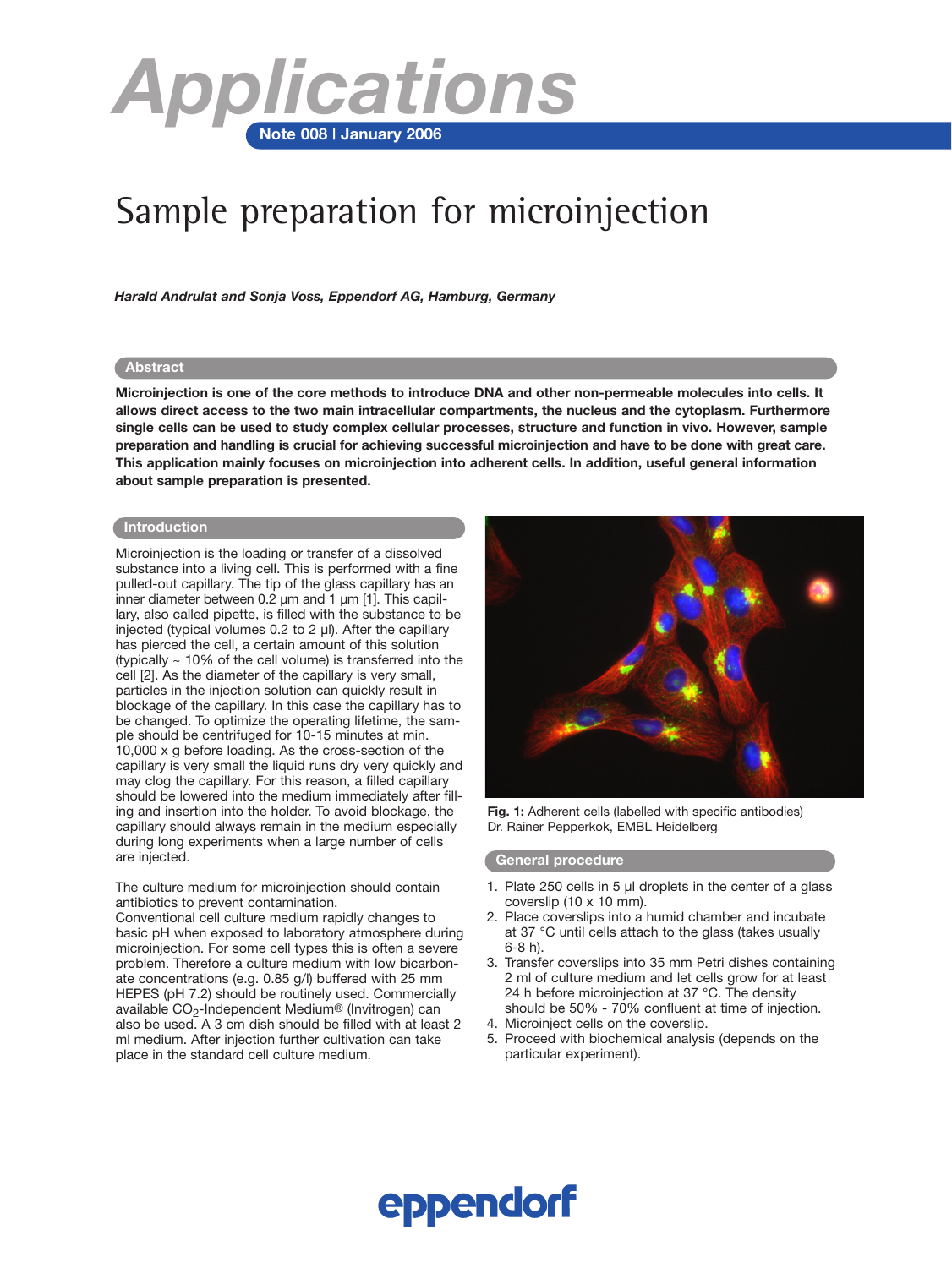## **Application Note 008 | Page 02**

## **Sample Preparation**

## **Proteins and Antibodies**

**Purification** [4] Purification methods which result in highest activity of the particular proteins or antibodies should be used. For peptide antibodies raised in rabbits, affinity purification is recommended. Typical concentrations for proteins and antibodies are 1- 5 mg/ml. The concentration of the material injected should be 10 to 20 times higher than that required for the optimum *in vitro* activity because the sample is diluted 10 to 20 times when injected into the cells.

**Storage** Purified antibodies must be stored in the concentration in which they arise. Shock freeze small aliquots of 5-10 µl in liquid nitrogen then store at -20°C or even better at -80 °C. Azide should not be used. Refrain from repeated freezing and thawing as antibodies lose activity and lead to blockages of the injection capillaries due to agglutination. Thawing should be performed as quickly and gently as possible. Before loading the capillary centrifuge material for 15 minutes at 4 °C (10,000 x g). Chill supernatant or load directly into capillary.



**Fig. 3:** FemtoJet, programmable microinjector with integrated pressure supply



**Fig. 2:** Adherent cells (labelled with specific antibodies) Dr. Rainer Pepperkok, EMBL Heidelberg

#### **DNA**

**Purification** [5] The highest expression level of microinjected plasmid DNA is achieved when the DNA has been purified by CsCl ethidium bromide gradient centrifugation in accordance with the Maniatis protocol [6]. Today DNA purification kits from different companies also provide DNA of good quality and purity for use in microinjecton. DNA concentrations of 20 ng/µl or up to 200 ng/µl (depending on the activity of the promotor) for plasmid DNA are recommended [1].

**Storage** Store at -20 °C in small aliquots of 5-10 µl. Thawing should be performed as quickly and gently as possible. Before loading the capillary centrifuge material for 15 minutes at 4° C (10,000 x g). Chill supernatant or load directly into capillary. Repeated centrifugation is not necessary when used within an hour and chilled on ice.

## **RNA**

**Purification** Any standard protocol is suitable for purifying RNA solutions [6].

Concentrations of 1-2 mg/ml should be used for mRNA and up to 10 mg/ml for total RNA.

**Storage** Store at -80 °C in small aliquots of 5-10 µl. For longer periods it is advisable to dissolve and store the cleaned RNA in alcohol instead of water. Thawing should be performed as quickly and gently as possible.

Before loading the capillary centrifuge material for min. 15 minutes at 4 °C (10,000 x g). Chill supernatant or load directly into capillary. Only centrifuge and use each aliquot once.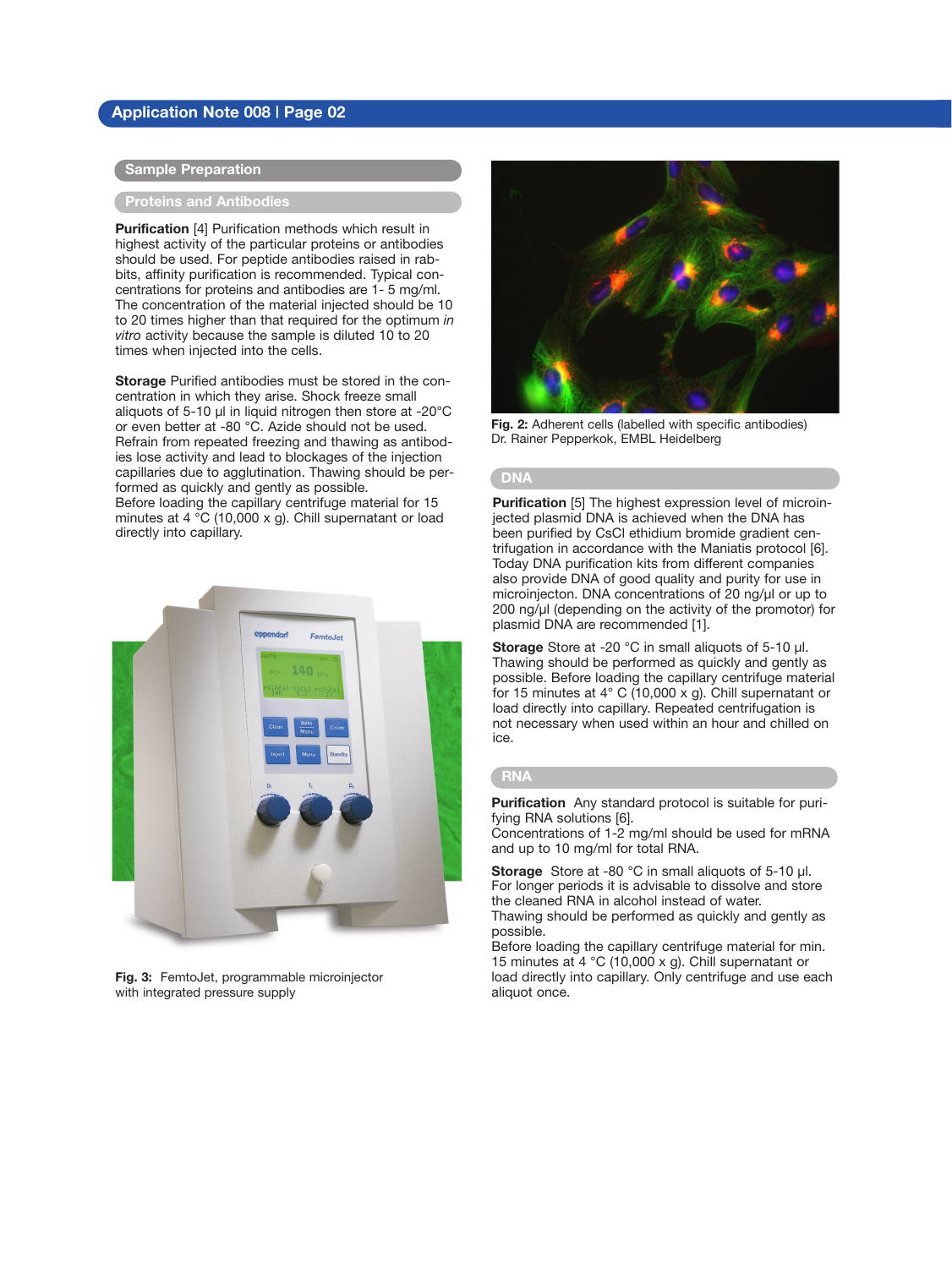## **Application Note 008 | Page 03**

#### **Dyes**

#### **Fluorescent injection markers** [1]

Fluorescent injection markers for identification and following of injected cells include: fluorescence labelled dextrans, antibodies or bovine serum albumin. Flourescent conjugated dextrans can be followed in living cells up to three days after microinjection. As coinjection markers they are used in concentrations of 0.5 - 1 mg/ml.

**Storage** Store at -80 °C in small aliquots of 5-10 ul. Many solutions are sensitive to light thus exposure to direct light should be avoided. Prepare stock solutions at a concentration of at least 10 mg/ml and filter through a 0.2 µm syringe filter.

## **Peptides**

Please refer to the current literature for information on the cleaning and use of peptides [7].

A concentration of at least 5-10 mg/ml should be used for injection because some peptides rapidly degrade in the cells after injection.

## **Oligonucleotides**

**Purification** The purification of oligonucleotide solutions is very important. Cleaning with gel or HPLC is recommended. A concentration of 1-2 mg/ml should be used for injection of antisense oligonucleotides with 10-20 bases.

#### **Note:**

Injected oligos accumulate easily in the nucleus.

#### **Microinjection buffers**

The buffer which is closest to the physiological milieu of the cell contains:

48 mM  $K_2$ HPO $_4$ 

4.5 mM  $KH_2PO_4$ 

14 mM NaH<sub>2</sub>PO<sub>4</sub>, pH 7.2

Whenever possible this buffer should be used as injection buffer. However, several other buffers have been used without any obvious effect on cell function:

#### **Protein**

- Phosphate buffered saline (PBS)
- $\bullet$  50 mM HEPES (pH 7.2), 100 mM KCl
- $\bullet$  5 mM NaPO<sub>4</sub> (pH 7.3)

#### **Antibody**

- $\bullet$  10 mM NaH<sub>2</sub>PO<sub>4</sub>, 70 mM KCl (pH 7.2)
- 5 mM NaPO<sub>4</sub>, 50-100 mM KCl (pH 7.2)
- Phosphate buffered saline (PBS)

#### **DNA, RNA, oligonucleotides**

 $\bullet$  ddH<sub>2</sub>O

**Note:** All buffer solutions should be filtered through 0.2 µm pore size filters before use in order to prevent blocking of the injection capillaries.



**Fig. 2: Workstation for microinjection into adherent cells:** InjectMan NI2 with microscope Zeiss Axiovert 200 and microinjector FemtoJet